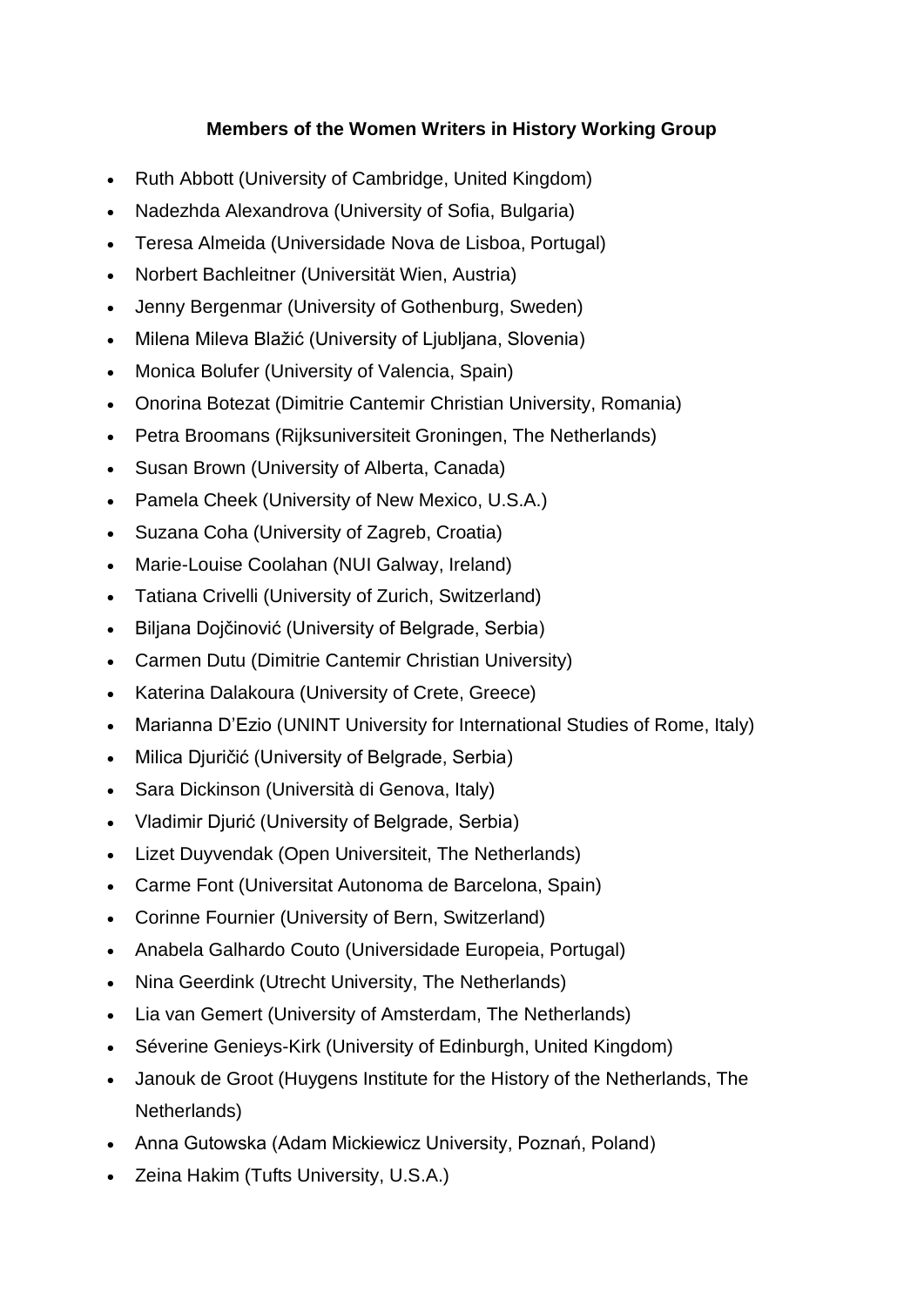- Hilde Hoogenboom (Arizona State University, U.S.A)
- Valeria Iaconis (Volda University College, Norway)
- Nancy Isenberg (University of Rome Three, Italy)
- Radojka Jevtić (Univerisity of Belgrade, Serbia)
- Alessa Johns (University of California, Davis, U.S.A.)
- Patritsia Kalafata (Academy of Athens)
- Laura Kirkley (University of Newcastle, United Kingdom)
- Adriana Kovacheva (Adam Mickiewicz University, Poznań, Poland)
- Begoña Lasa (Complutense University of Madrid, Spain)
- Eve-Marie Lampron (Université du Québec à Montréal, Canada)
- Kathryn Laing (University of Limerick, Ireland)
- María Jesús Lorenzo-Modia (University of A Coruña, Spain)
- Päivi Lappalainen (University of Turku, Finland)
- Yvonne Leffler (University of Gothenburg, Sweden)
- Marie Léger-St-Jean (Radboud University, The Netherlands)
- Jessica Lim (University of Cambridge, United Kingdom)
- Isabel Lousada (Universidade Nova de Lisboa, Portugal)
- Isobel Maddison (University of Cambridge, United Kingdom)
- Daniel Maher (University of Calgary, Canada)
- Anne-Marie Mai (Syddansk Universitet, Denmark)
- Novak Malesević (University of Belgrade, Serbia)
- Ileana Mihaila (University of Bucharest / Institute of literary history and theory of the Romanian Academy, Romania)
- Lucyna Marzec (Adam Mickiewicz University, Poznań, Poland)
- Nikica Mihaljević (University of Split, Croatia)
- Ramona Mihaila (University of Bucharest / Institute of literary history and theory of the Romanian Academy, Romania)
- Katja Mihurko Poniž (University of Nova Gorica, Slovenia)
- Bénédicte Monicat (Pennsylvania State University, U.S.A.)
- Alicia Montoya (Radboud University, Nijmegen, The Netherlands)
- Isabel Morujão (Universidade de Lisboa, Portugal)
- Michaela Mudure (Babes-Bolyai University, Cluj, Romania)
- Elisa Müller-Adams (Universität Trier, Germany)
- Nina Muždeka (University of Novi Sad, Serbia)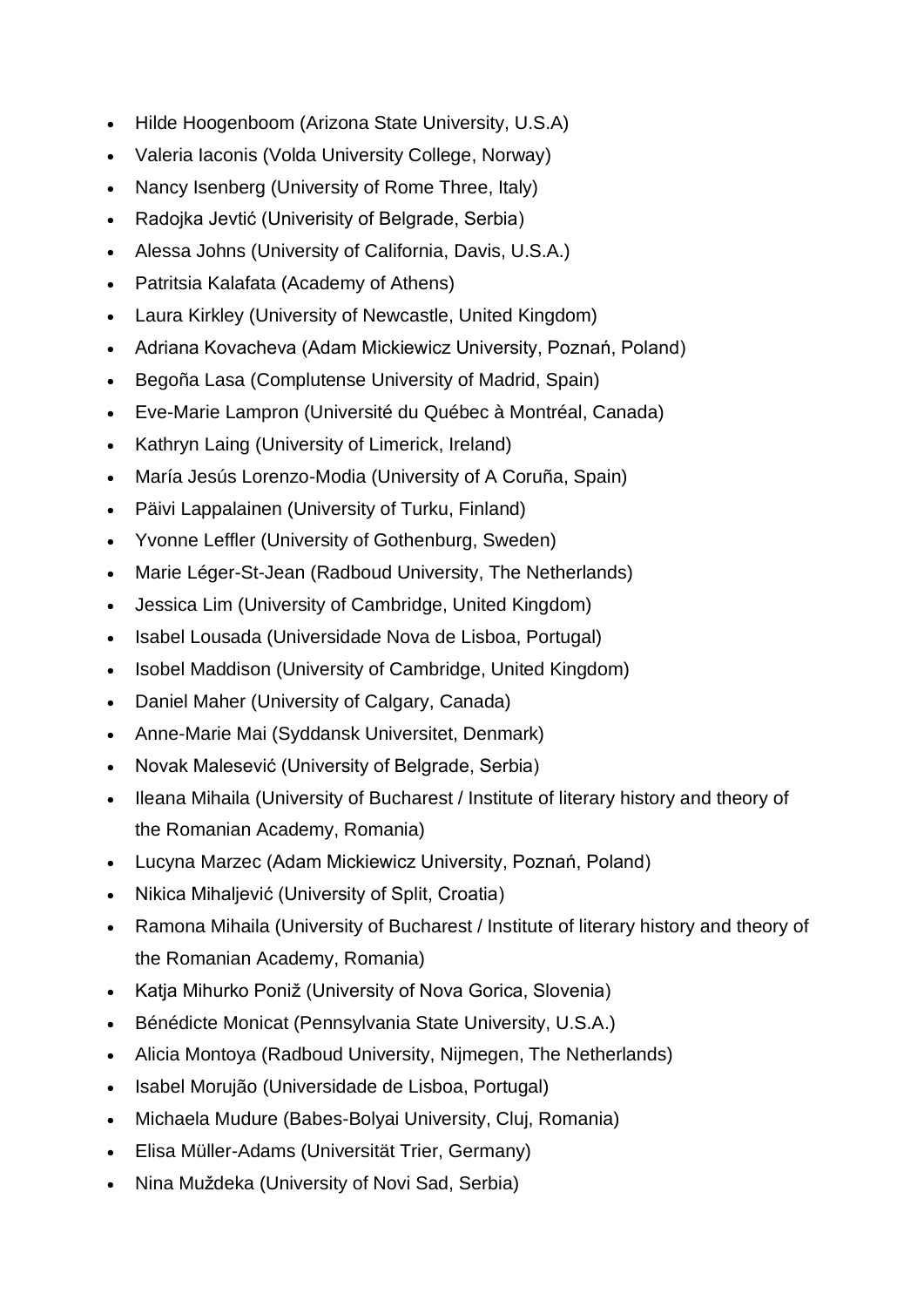- Els Naaijkens (Huygens Institute for the History of the Netherlands, The Netherlands)
- Inês de Ornellas e Castro (Universidade Nova de Lisboa, Portugal)
- Magdalena Ożarska (University of Kielce, Poland)
- Jonathan Padley (University of Cambridge, United Kingdom)
- Viola Parente-Čapková (University of Turku, Finland)
- Henriette Partzsch (University of Glasgow, United Kingdom)
- Rosella Perugi (University of Turku, Finland)
- Zoe Petropoulos (St. John's University, U.S.A.)
- Amanda Pipkin (University of North Carolina at Charlotte, United States)
- Begoña Regueiro Salgado (Complutense University of Madrid, Spain)
- Orsolya Réthelyi (Eötvös Loránd University Budapest (ELTE), Hungary)
- Anne-Birgitte Rønning (University of Oslo, Norway)
- Arja Rosenholm (University of Tampere, Finland)
- Amelia Sanz (Complutense University of Madrid, Spain)
- Francesca Scott (Amsterdam University College, The Netherlands)
- Marie Nedregotten Sørbø (Volda University College, Norway)
- Ursula Stohler (University of Basel, Switzerland)
- Senem Timuroglu (Özyegin University, Istanbul, Turkey)
- Svetlana Tomić (Alfa BK University, Belgrade, Serbia)
- Zsuzsa Török (Hungarian Academy of Sciences, Hungary)
- Linda Troost (Washington & Jefferson College, Washington, Pennsylvania, U.S.A.)
- Pedro Urbano (Universidade Europeia, Portugal)
- Beatrijs Vanacker (University of Leuven, The Netherlands)
- Lieke van Deinsen (Katholieke Universiteit, Leuven, The Netherlands)
- Margit van der Steen (Huygens Institute for the History of the Netherlands, The Netherlands)
- Suzan van Dijk (Huygens Institute for the History of the Netherlands, The Netherlands)
- Ton van Kalmthout (Huygens Institute for the History of the Netherlands, The Netherlands)
- Zsuzsana Varga (University of Glasgow, United Kingdom)
- Aleš Vaupotić (University of Ljubljana, Slovenia)